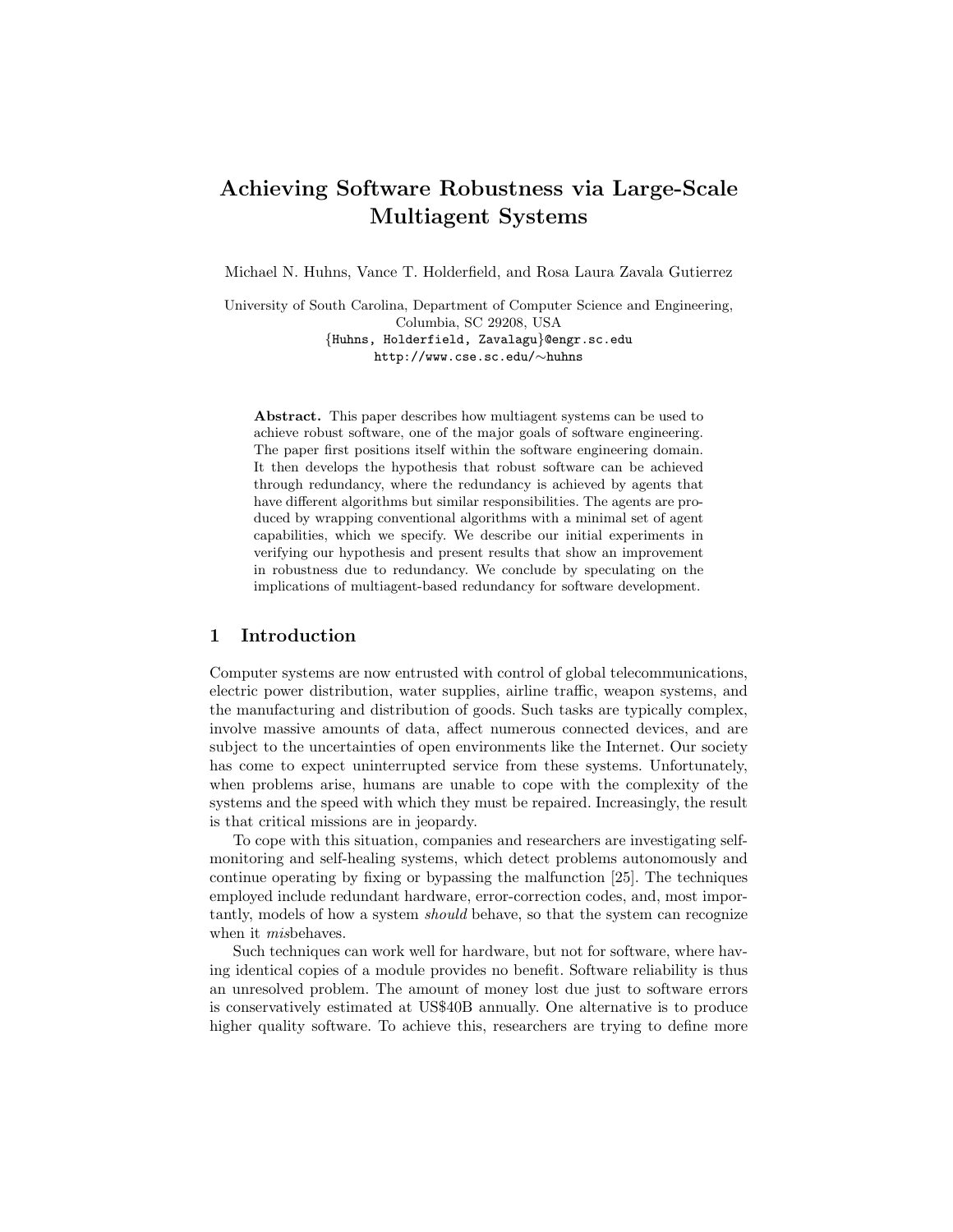principled methodologies for software engineering [4]. They are also looking to new technologies, such as multiagent systems, and this leads to a natural interest in combining the latest software engineering methodologies with multiagent systems [22].

There are three ways that software engineering intersects multiagent systems:

- Multiagent systems can be used to aid traditional software engineering; e.g., in the form of agent-based or agent-supplemented CASE tools
- Traditional or new software engineering techniques can be used to build multiagent systems; e.g., the Unified Modeling Language (UML) has proven to be useful for conventional software, so Agent-Based UML (AUML) and similar efforts are underway to extend UML to support the development of agents
- Conventional software can be constructed out of agents, and software engineering techniques can be developed to aid in this endeavor.

The focus of this paper is on the last.

## 2 Background

## 2.1 Methodologies for MAS Modeling

Software engineering principles applied to multiagent systems have yielded few new modeling techniques, despite many notable efforts. A comprehensive review of agent-oriented methodologies is contained in Iglesias, et al. [12]. Many, such as Agent UML [23] and MAS-CommonKADS [11], are extensions of previous software engineering design processes. Others, such as Gaia [31], were developed specifically for agent modeling. these three have been investigated and applied the most. Other methodologies include the AAII methodology [18, 17], MaSE[5], Tropos [26], Prometheus [24], and ROADMAP [15]. Because agents are useful in such a broad range of applications, software engineering methodologies for multiagent systems could be and should be a combination of efforts. This combination of principles and techniques will generally give a more flexible approach to fit a design team's particular expectations and requirements.

Agent UML, or AUML, is an extension of the Unified Modeling Language. UML was developed to unify object-oriented design techniques being randomly developed and utilized during the late eighties and early nineties. UML emphasizes things, relationships between things, and diagrams for grouping things and their relationships [2]. In 2000, Odell, et al. introduced an extension to UML, Agent UML, which includes agent interaction protocols. CommonKADS was developed for the design of knowledge-based systems (KBS); expert knowledge and a representation for problem domains form its basis [27]. Iglesias, et al. in 1997 proposed an extension for CommonKADS to include notations from several object-oriented modeling techniques (pre-UML). They also introduced seven knowledge models to take advantage of agent-oriented design. Gaia was formulated from an organization theory perspective. Its methodology is based on a system model consisting of roles, permissions, responsibilities, protocols, activities, liveness properties, and safety properties.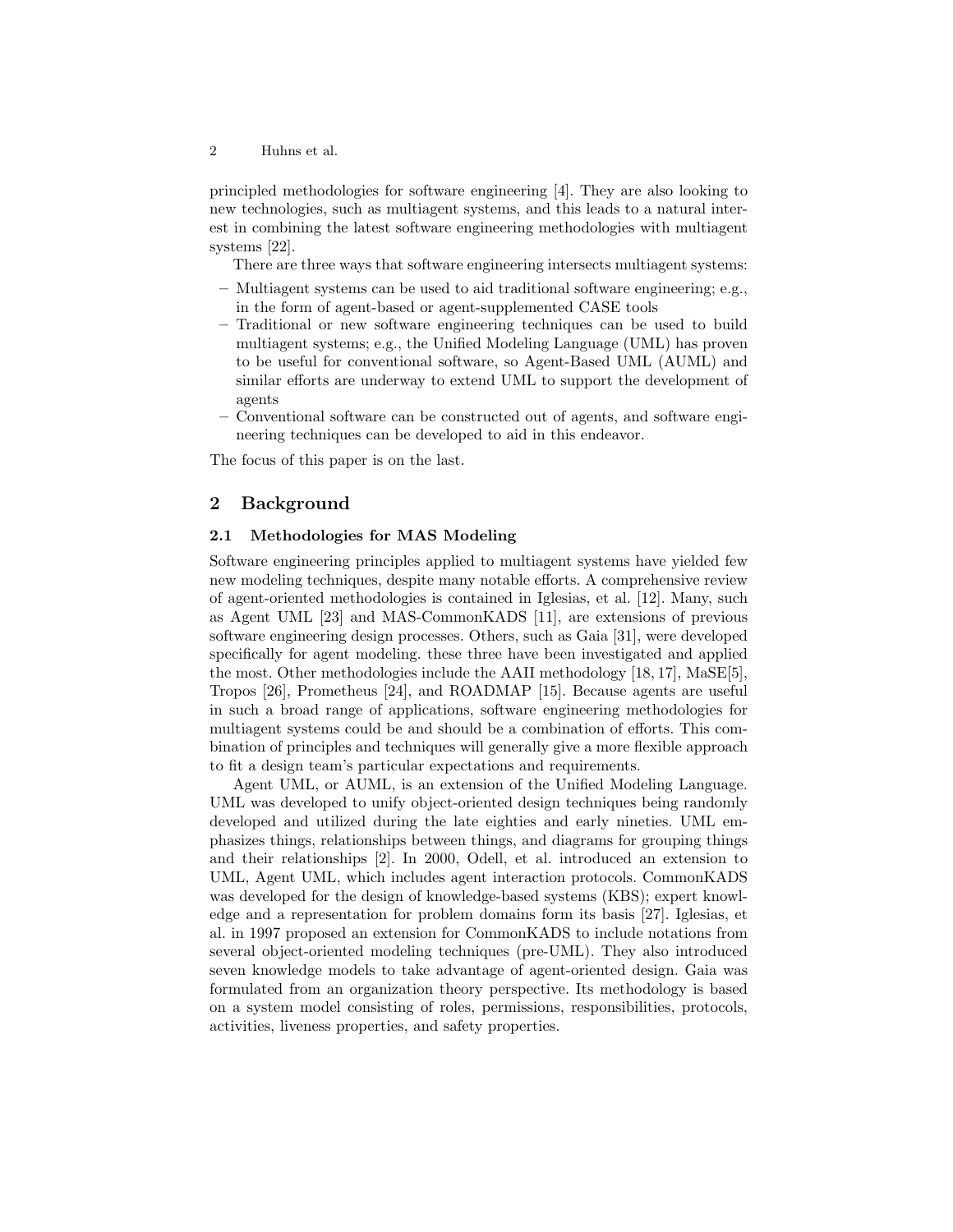## 2.2 Benefits of an Agent-Oriented Approach

Multiagent systems can form the fundamental building blocks for software systems, even if the software systems do not themselves require any agent-like behaviors [14]. When a conventional software system is constructed with agents as its modules, it can exhibit the following characteristics:

- Agent-based modules, because they are active, more closely represent realworld things
- Modules can hold beliefs about the world, especially about themselves and others
- Modules can negotiate with each other, enter into social commitments to collaborate, and can change their mind about their results
- Modules can volunteer to be part of a software system.

The benefits of building software out of agents are [3, 10]

- 1. Agents enable dynamic composibility, where the components of a system can be unknown until runtime
- 2. Agents allow interaction abstractions, where interactions can be unknown until runtime
- 3. Because agents can be added to a system one-at-a-time, software can continue to be customized over its lifetime, even potentially by end-users
- 4. Because agents can represent multiple viewpoints and can use different decision procedures, they can produce more robust systems. The essence of multiple viewpoints and multiple decision procedures is redundancy, which is the basis for error detection and correction.

#### 2.3 Bugs, Errors, and Redundancy

Hardware robustness is typically characterized in terms of faults and failures; equivalently, software robustness is typically characterized in terms of bugs and errors. Faults and bugs are flaws in a system, whereas errors and failures are the consequences of encountering the flaws during the operation or execution of the system. The flaws may be either transient or omnipresent. The general approaches for dealing with flaws are the same for both hardware and software:

- Fault/bug prediction and estimation
- Fault/bug prevention
- Fault/bug discovery
- Fault/bug repair
- Fault/bug tolerance or exploitation

Fault and bug estimation uses statistical techniques to predict how many flaws might be in a system and how severe their effects might be. For example, when Windows XP was released by Microsoft, it was estimated that it still contained 60,000 bugs, based on the rate at which its bugs were being discovered.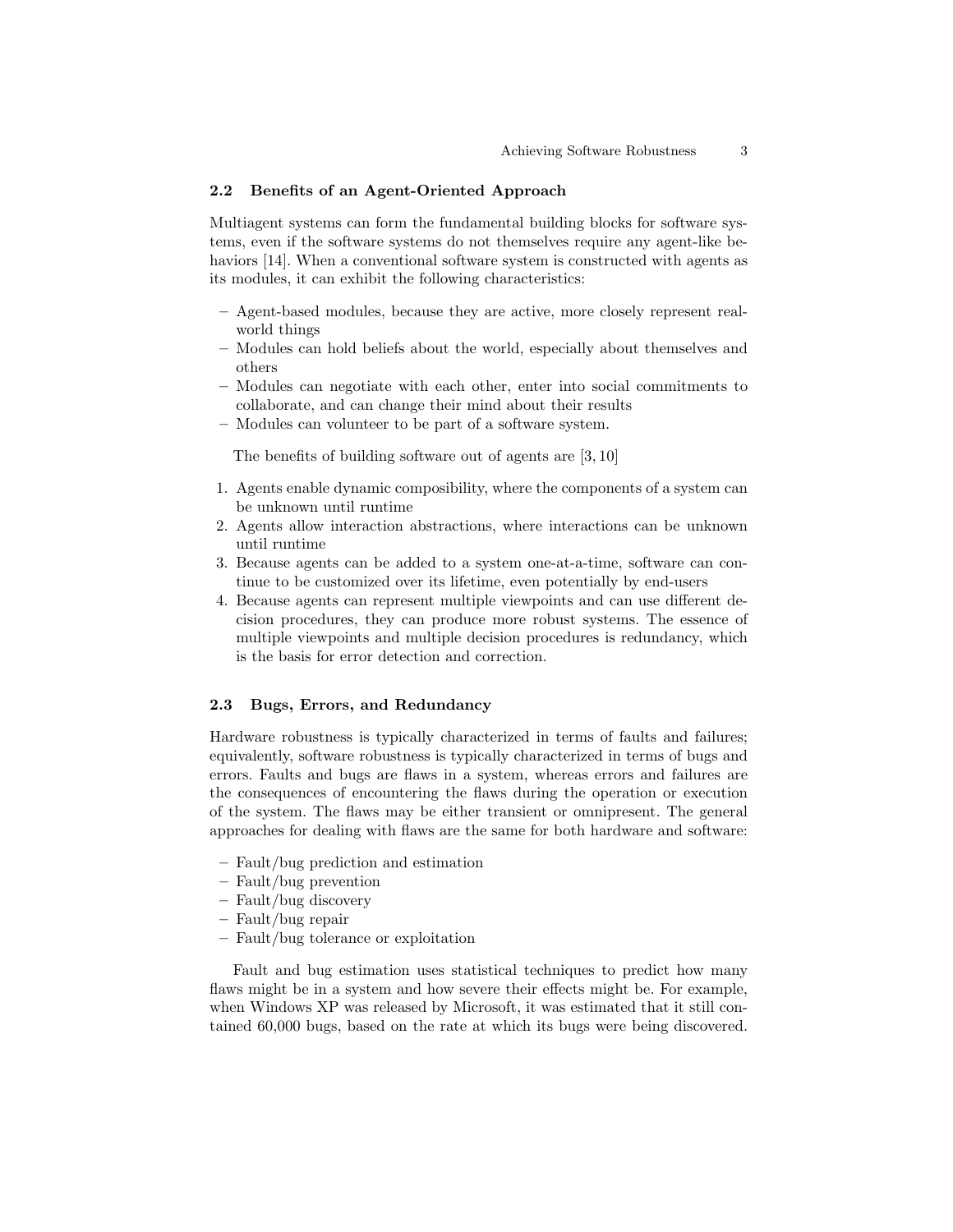Bug prevention is dependent on good software engineering techniques and processes. Good development and run-time tools can aid in bug discovery, whereas bug repair and tolerance depend on redundancy.

Indeed, redundancy is the basis for most forms of robustness. It can be provided by replication of hardware, software, and information, and by repetition of communication messages. For years, NASA has made its satellites more robust by duplicating critical subsystems. If a hardware subsystem fails, there is an identical replacement ready to begin operating. The space shuttle has quadruple redundancy, and won't leave the ground without all copies functioning. However, software redundancy has to be provided in a different way. Identical software subsystems will fail in identical ways, so extra copies do not provide any benefit.

Moreover, code cannot be added arbitrarily to a software system, just as steel cannot be added arbitrarily to a bridge. When we make a bridge stronger, we do it by adding beams that are not identical to ones already there, but that have equivalent functionality. This turns out to be the basis for robustness in software systems as well: there must be software components with equivalent functionality, so that if one fails to perform properly, another can provide what is needed. The challenge is to design the software system so that it can accommodate the additional components and take advantage of their redundant functionality.

We hypothesize that agents are a convenient level of granularity at which to add redundancy and that the software environment that takes advantage of them is akin to a society of such agents, where there can be multiple agents filling each societal role [8]. Agents by design know how to deal with other agents, so they can accommodate additional or alternative agents naturally. They are also designed to reconcile different viewpoints.

Fundamentally, the amount of redundancy required is well specified by information and coding theory. Assume each software module in a system can behave either correctly or incorrectly. Then two modules with the same intended functionality are sufficient to detect an error in one of them, and three modules are sufficient to correct the incorrect behavior (by voting, or choosing the best twoout-of-three). This is exactly how parity bits work in code words. Unlike parity bits, and unlike bricks and steel bridge beams, however, the software modules can't be identical, or else they would not be able to correct each other's errors.

If we want a system to provide  $n$  functionalities robustly, we must introduce  $m \times n$  agents, so that there will be m ways of producing each functionality. Each group of m agents must understand how to detect and correct inconsistencies in each other's behavior, without a fixed leader or centralized controller. If we consider an agent's behavior to be either correct or incorrect (binary), then, based on a notion of Hamming distance for error-correcting codes, 4m agents can detect  $m-1$  errors in their behavior and can correct  $(m-1)/2$  errors.

Fundamentally, redundancy must be balanced with complexity, which is determined by the number and size of the components chosen for building a system. That is, adding more components increases redundancy, but might also increase the complexity of the system. This is just another form of the common software engineering problem of choosing the proper size of the modules used to imple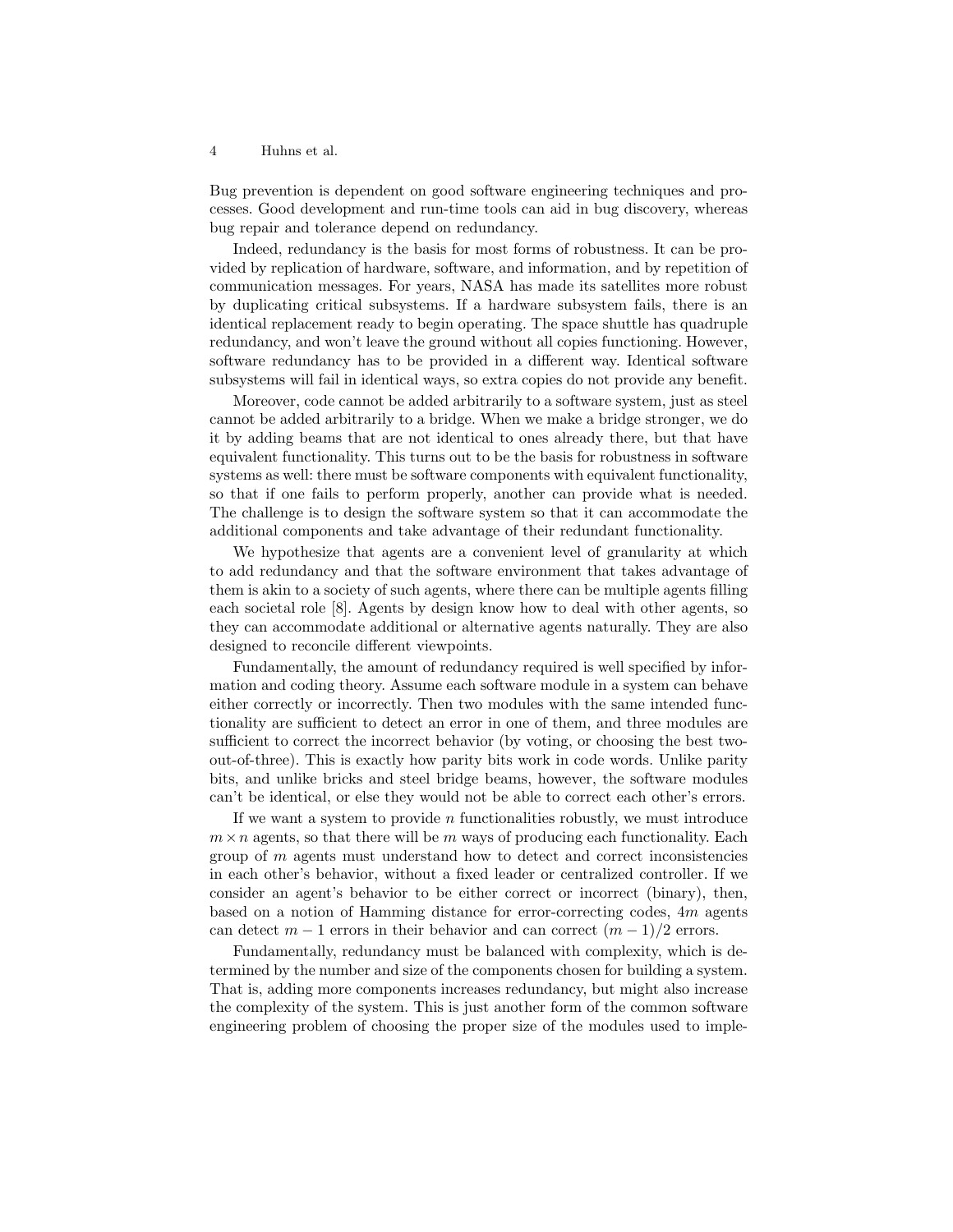ment a system. Smaller modules are simpler, but their interactions are more complicated because there are more modules.

An agent-based system can cope with a growing application domain by increasing the number of agents, each agent's capability, the computational resources available to each agent, or the infrastructure services needed by the agents to make them more productive. That is, either the agents or their interactions can be enhanced, but to maintain the same degree of redundancy  $n$ , they would have to be enhanced by a factor of  $n$ .

To underscore the importance being given to redundancy and robustness, several initiatives are underway around the world to investigate them. IBM has a major initiative to develop autonomic computing—"a systemic view of computing modeled after the self-regulating autonomic nervous system." Systems that can run themselves incorporate many biological characteristics, such as self-healing (redundancy), adaptability to changing environments (reconfigurability), identity (awareness of their own resources), and immunity (automatic defense against viruses). An autonomic computing system will adhere to selfhealing, not by "cellular regrowth," but by making use of redundant elements to act as replenishment parts. By taking advantage of redundant services located around the world, a better range of services can be provided for customers in business transactions.

For example, IBM's Tivoli Risk Manager is capable of automatically monitoring a network's health, protecting a network against attack, and healing a network in the event of attack. Among its autonomic features is a monitoring function referred to as the "heartbeat" that tracks so-called "keepalive" messages from third party security products and gives administrators an early warning about failures in their security infrastructure. Network devices use keepalive messages to communicate information about their online status and health. The heartbeat function is a way of actively monitoring the security products that Risk Manager manages. If a connection is lost, the heartbeat monitor issues an alert to the Risk Manager to take action or notify a human operator.

Exemplifying extreme redundancy in hardware, HP Labs has built a massively parallel computer, the Teramac, with 220,000 known defects, but it still yields correct results. As long as there is sufficient communication bandwidth to find and use healthy resources, it can tolerate the defects. Allowing so many defects enables the computer to be built cheaply.

The National Science Foundation has launched the Infrastructure for Resilient Internet Systems (IRIS) project, which is a five-year initiative to produce a robust, decentralized, and secure Internet infrastructure. The infrastructure will be developed using distributed hash table (DHT) technology, which can prevent all the data in a network from becoming vulnerable if one server crashes. Rather than centralizing the data in a single server, each server contains a partial list of the data's storage location; the challenge lies in developing a lookup algorithm that can locate data using the fewest possible steps. IRIS grew out of rising worries of the Internet's susceptibility to failure and attacks from viruses, worms, and possibly cyberterrorists.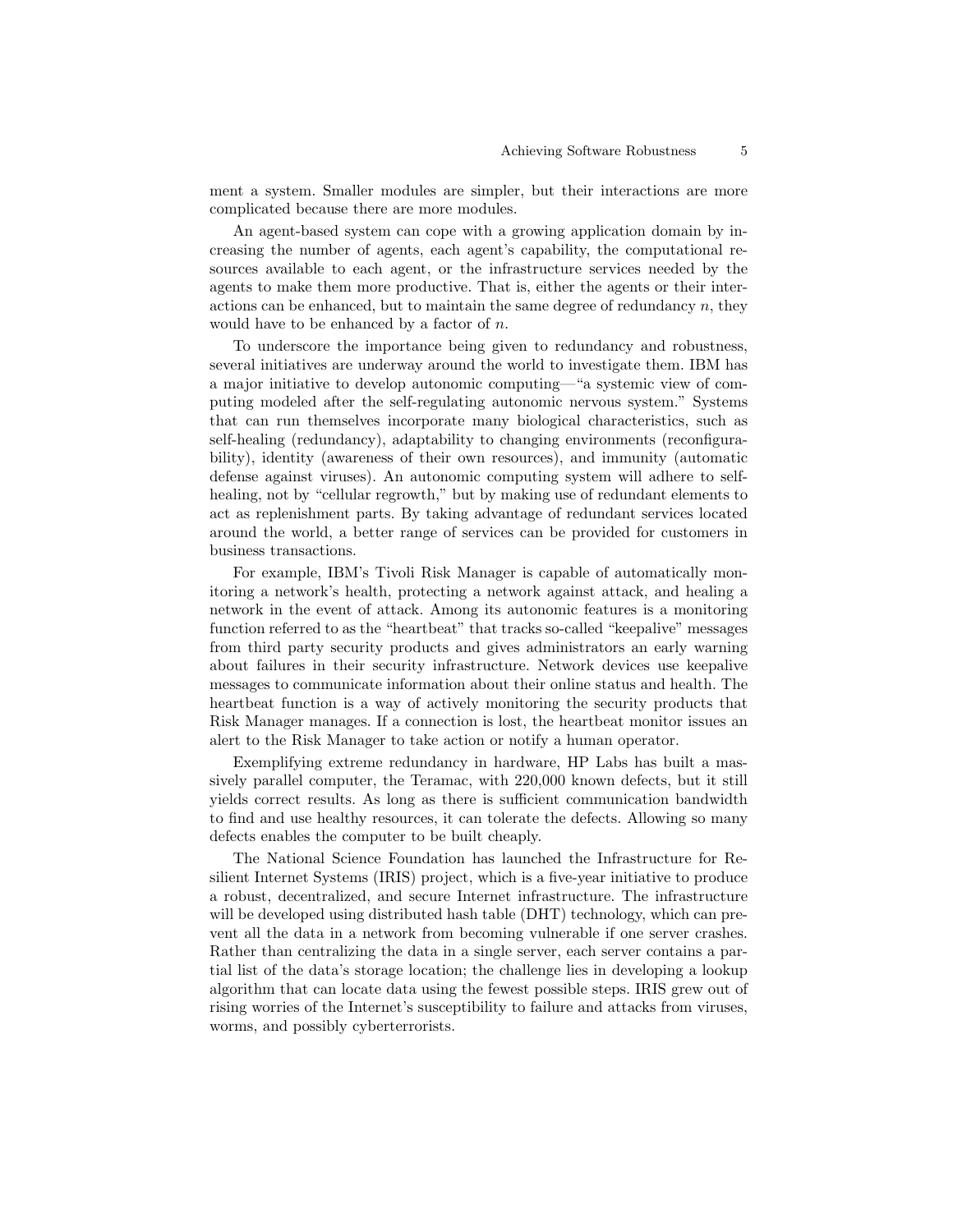### 2.4 N-Version Programming

N-version programming, also called dissimilar software, is a technique for achieving robustness first considered in the 1970's. It consists of  $N$  disparate and separately developed implementations of the same functionality. Although it has been used to produce several robust systems, it has had limited applicability, because (1) N independent implementations have N times the cost, (2) N implementations based on the same flawed specification might still result in a flawed system, and  $(3)$  the resultant system might have N times the maintenance cost (e.g., each change to the specification will have to be made in all N implementations).

### 2.5 Transaction Checkpointing, Rollback, and Recovery

Database systems have exploited the idea of transactions for maintaining the consistency of their data. A transaction is an atomic unit of processing that moves a database from one consistent state to another. Consistent transactions are achievable for databases because the types of processing done are very regular and limited.

Applying this idea to general software execution requires that the state of a software system be saved periodically (a checkpoint) so that the system can return to that state if an error occurs. The system then returns to that state and processes other transactions or alternative software modules. This is depicted in Figure 1.

There are two ways of returning to a previous state: (1) reloading a saved image of the system before the recently failed computation, or (2) rolling back, i.e., reversing and undoing, each step of the failed computation. Both of the ways suffer from major difficulties:

- 1. The state of a software system might be very large, necessitating the saving of very large images
- 2. Many operations cannot be undone, such as those that have side-effects. Examples of these are sending a message, which cannot be un-sent, and spending resources, which cannot be un-spent. Rollback is successful in database systems, because most database operations do not have side-effects.

## 2.6 Compensation

Because of this, compensation is often a better alternative for software systems. Figure 2 depicts the architecture of a robust software system that relies on compensation of failed operations.

# 3 Architecture and Process

Suppose there are a number of sorting algorithms available. Each might have strengths, weaknesses, and possibly errors. One might work only for integers, while another might be slower but be able to sort strings as well as integers.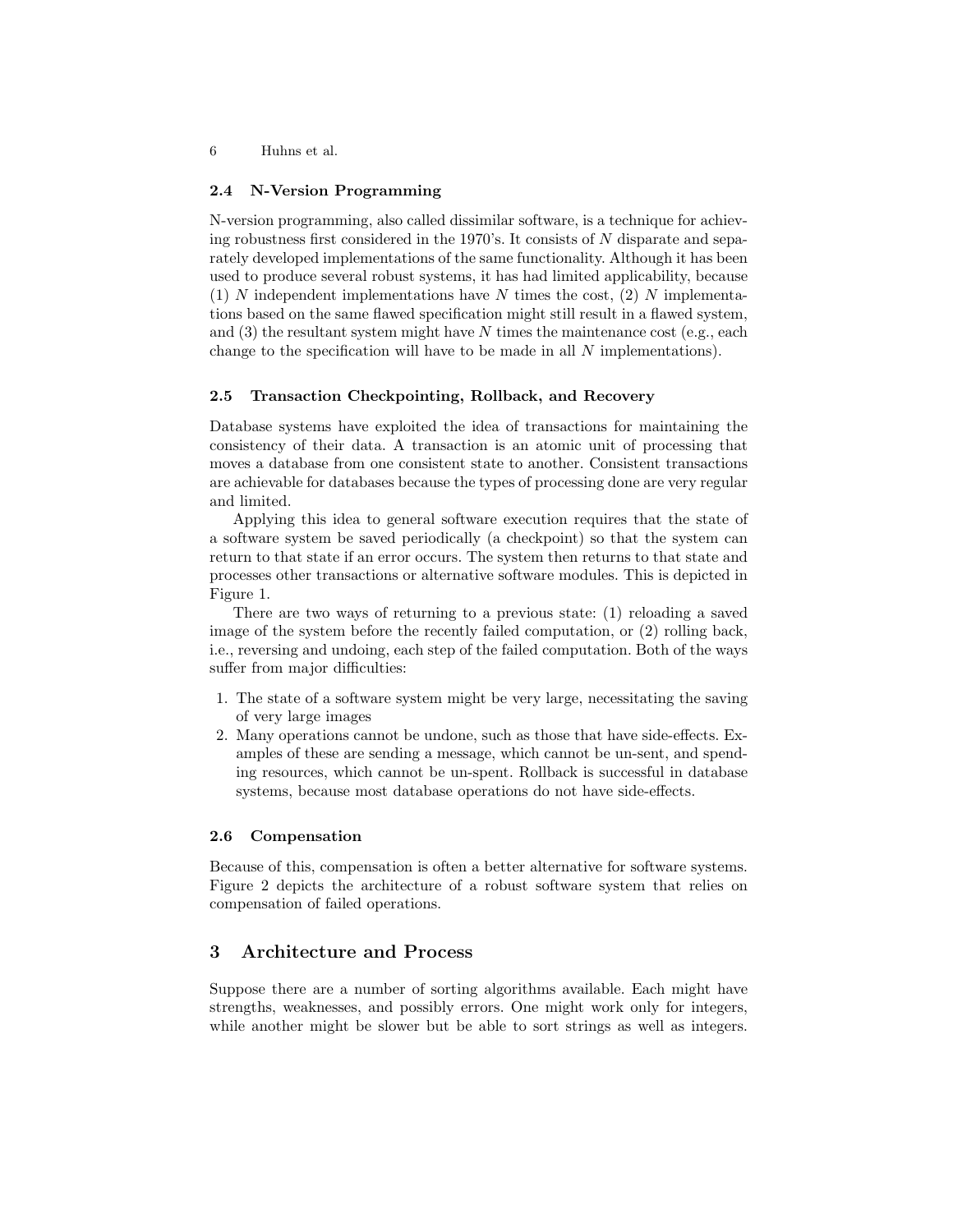

Fig. 1. A transaction approach to correcting for the occurrence of errors in a software system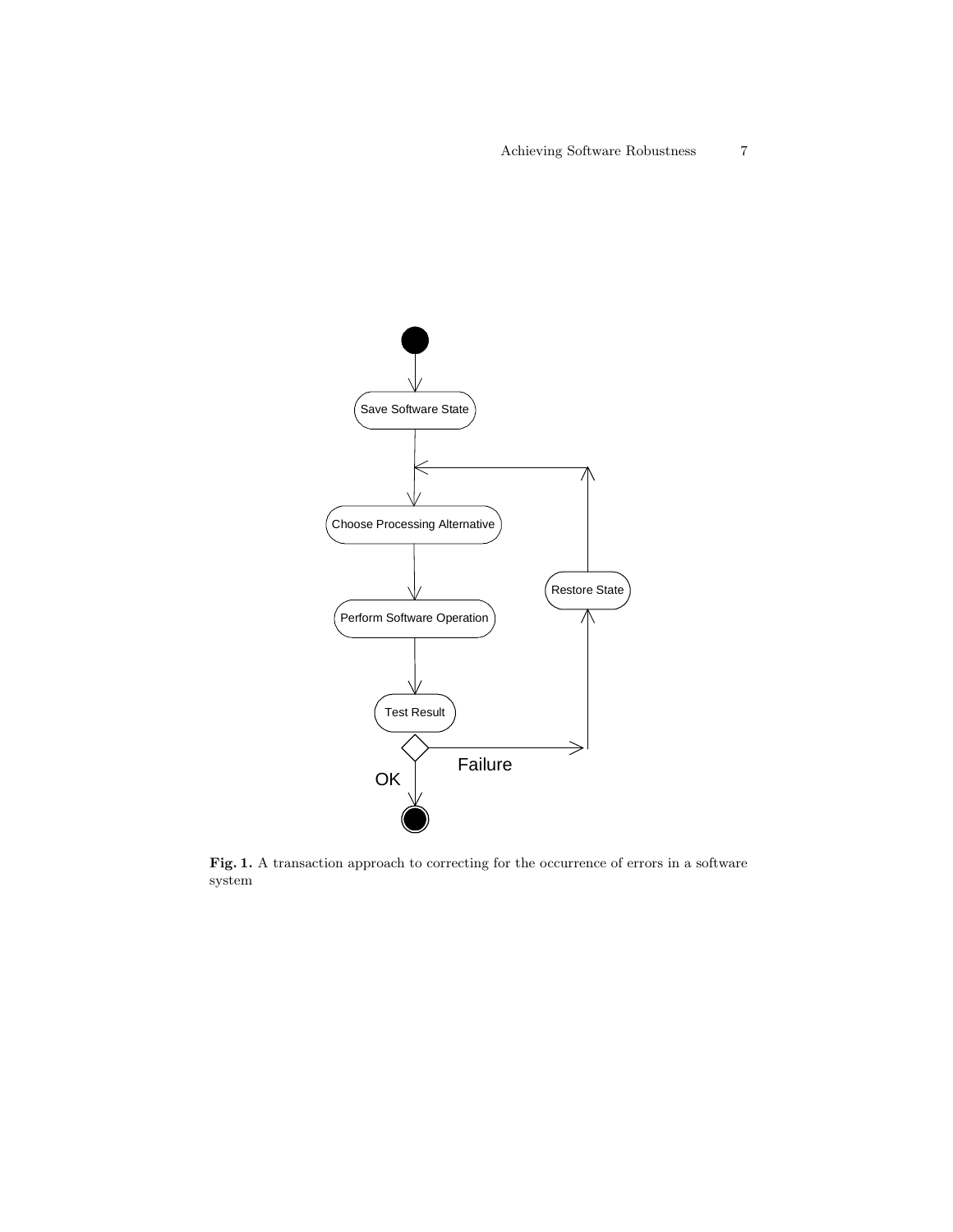8 Huhns et al.



Fig. 2. An architecture for software robustness based on compensating operations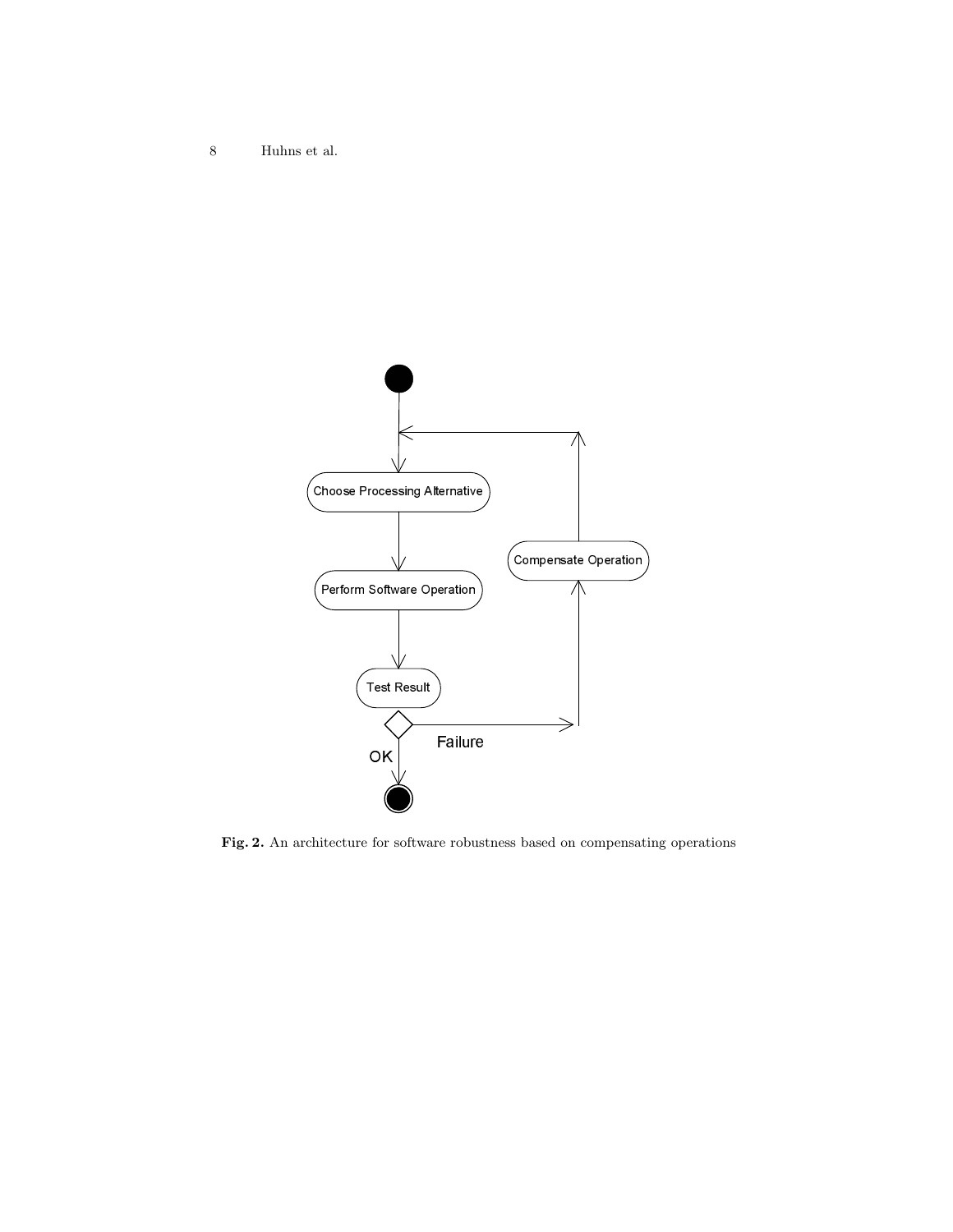How can the algorithms be combined so that the strengths of each are exploited and the weaknesses or flaws of each are compensated or covered? In solving this in a general way, we hypothesize that the end result is an "agentizing" of each algorithm.

A centralized approach, as shown in Figure 3, would use an omniscient preprocessing algorithm to receive the data to be sorted and would then choose the best algorithm to perform the sorting. Each module's characteristics have to be encoded into the central unit. The central unit can use a simplistic algorithm for determining best, based on known facts about each of the modules. The difficulties with this approach are (1) the preprocessing algorithm might be flawed and (2) it is difficult to maintain such a preprocessing algorithm as new algorithms are added and existing algorithms become unavailable. Also, only one module at-a-time executes, there is low CPU usage, and results are taken as-is when completed.

An improvement might be a postprocessing algorithm, as shown in Figure 4, that receives the results of all sorting algorithms and chooses the best result to be the output. Results have to be compared and voted on in order to determine the best. This approach is also centralized and suffers from a waste of CPU resources, because all algorithms work on the data. However, due to the comparison of outcomes, it is likely to produce better results.

A combination of the pre- and postprocessing centralized systems could also be used. Since criteria are known about each module, a subgroup could be selected to perform the desired task based on known factors such as speed, time, and space. This subgroup would then have its results compared to determine the best results as above.

Certain modules will be selected every time the same set of circumstances come up, so a better way of developing a conventional system would then be to hard-wire these sets of circumstances to eliminate the need for a central intelligent filtering unit.

A fourth approach is a distributed solution, where the algorithms jointly decide which one(s) should perform the sorting, and if there is more than one qualified algorithm, they jointly decide on the best result. Conventional algorithms do not typically have such a distributed decision-making ability, so in this paper we investigate whether there is a generic capability that can be added to an algorithm to enable it to participate in a distributed decision. We also show that the result has the characteristics of a software agent.

#### 3.1 Groups of Agents

Moving the administrative responsibilities from the central intelligent unit and distributing those responsibilities into the different modules creates a multiagent system. An agent in this system would have to know about itself: what it needs, what it can accomplish, and how. It would not have to know about its own algorithm to accept a task, just whether or not it can accomplish the task. Specifically, each algorithm must know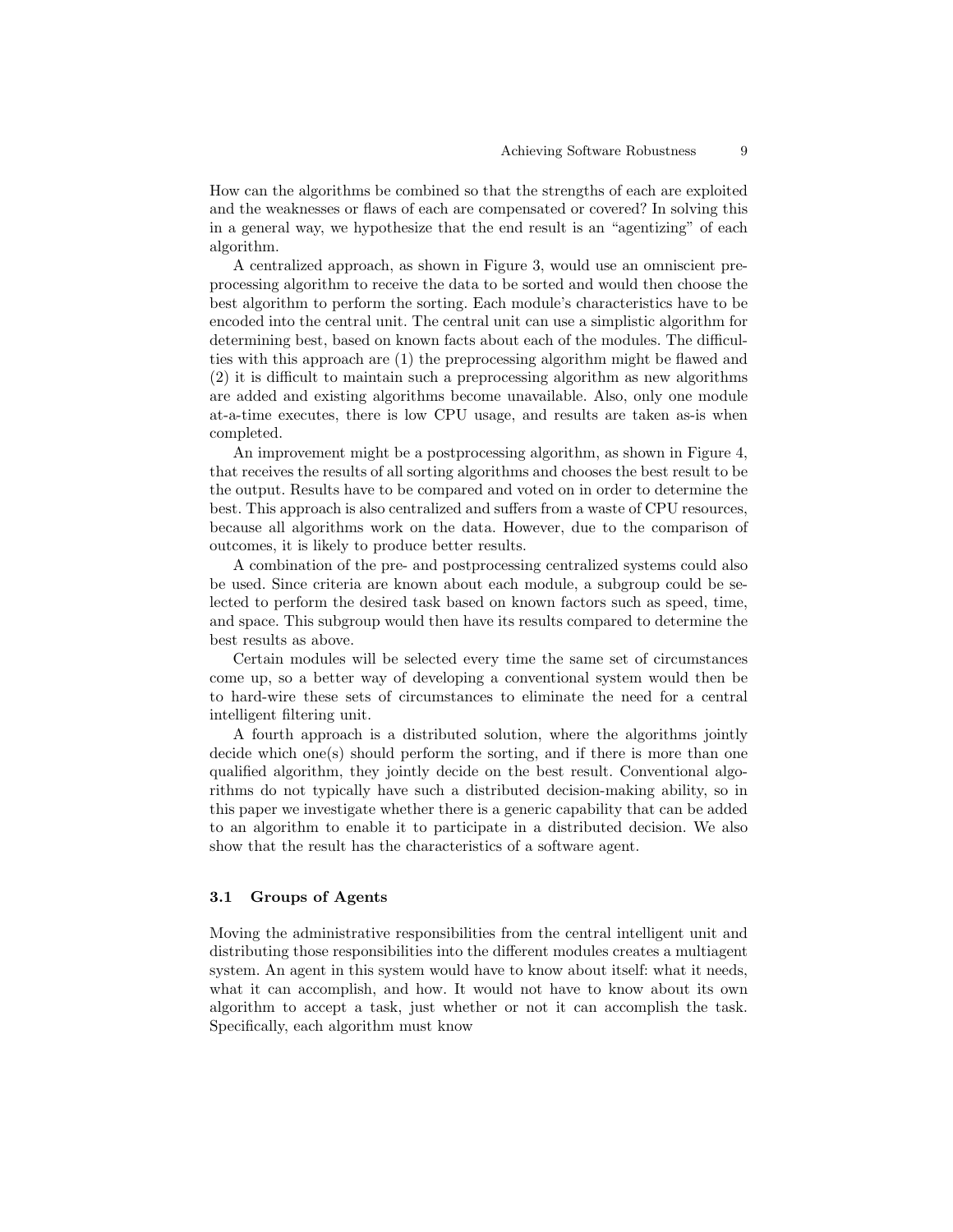

Fig. 3. Centralized architecture for combining  $N$  versions of a sorting algorithm into a single, more robust system for sorting, where a preprocessing algorithm chooses which sorting algorithm will execute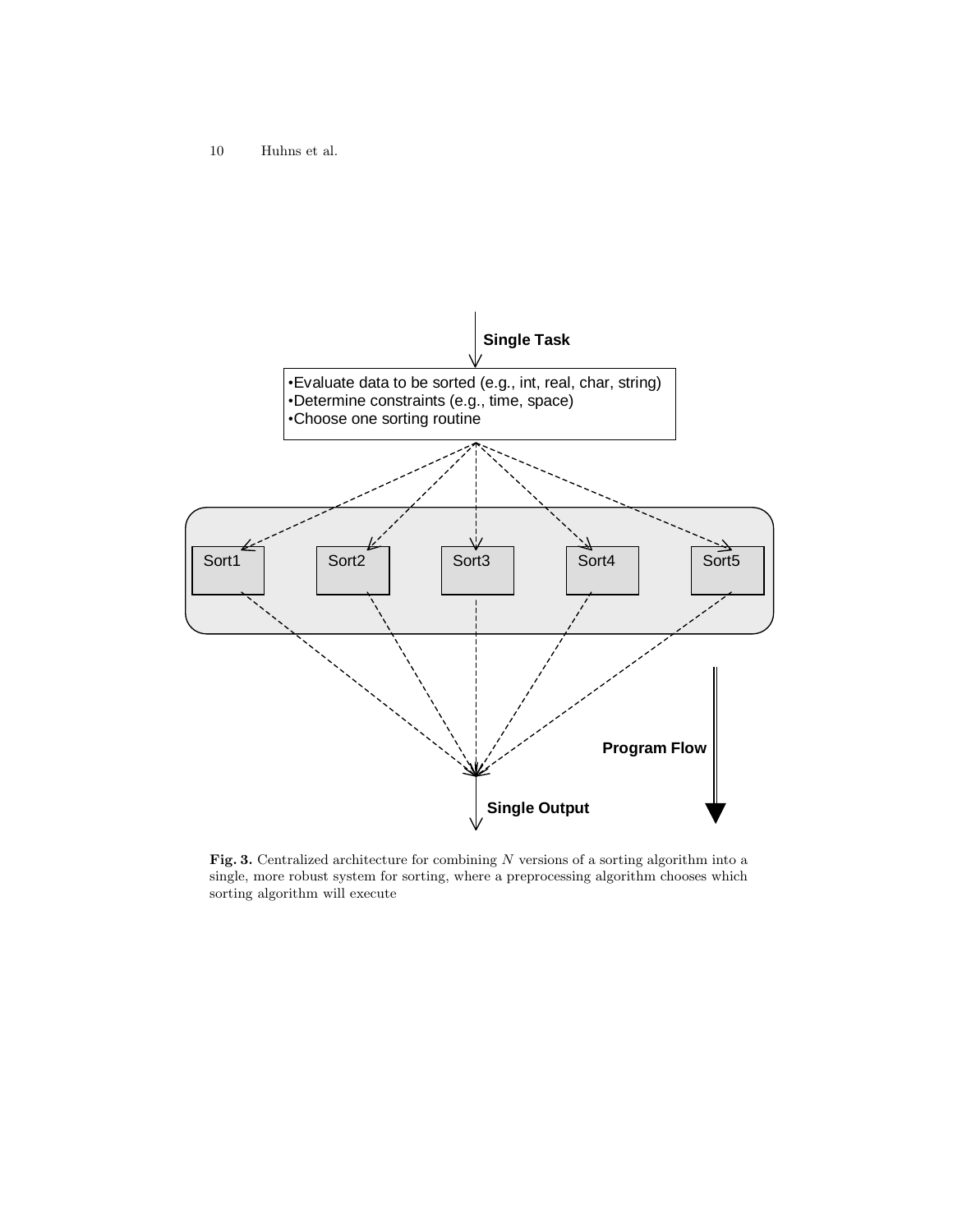

Fig. 4. Centralized architecture for combining  $N$  versions of a sorting algorithm into a single, more robust system for sorting, where a postprocessing algorithm chooses one result to be the output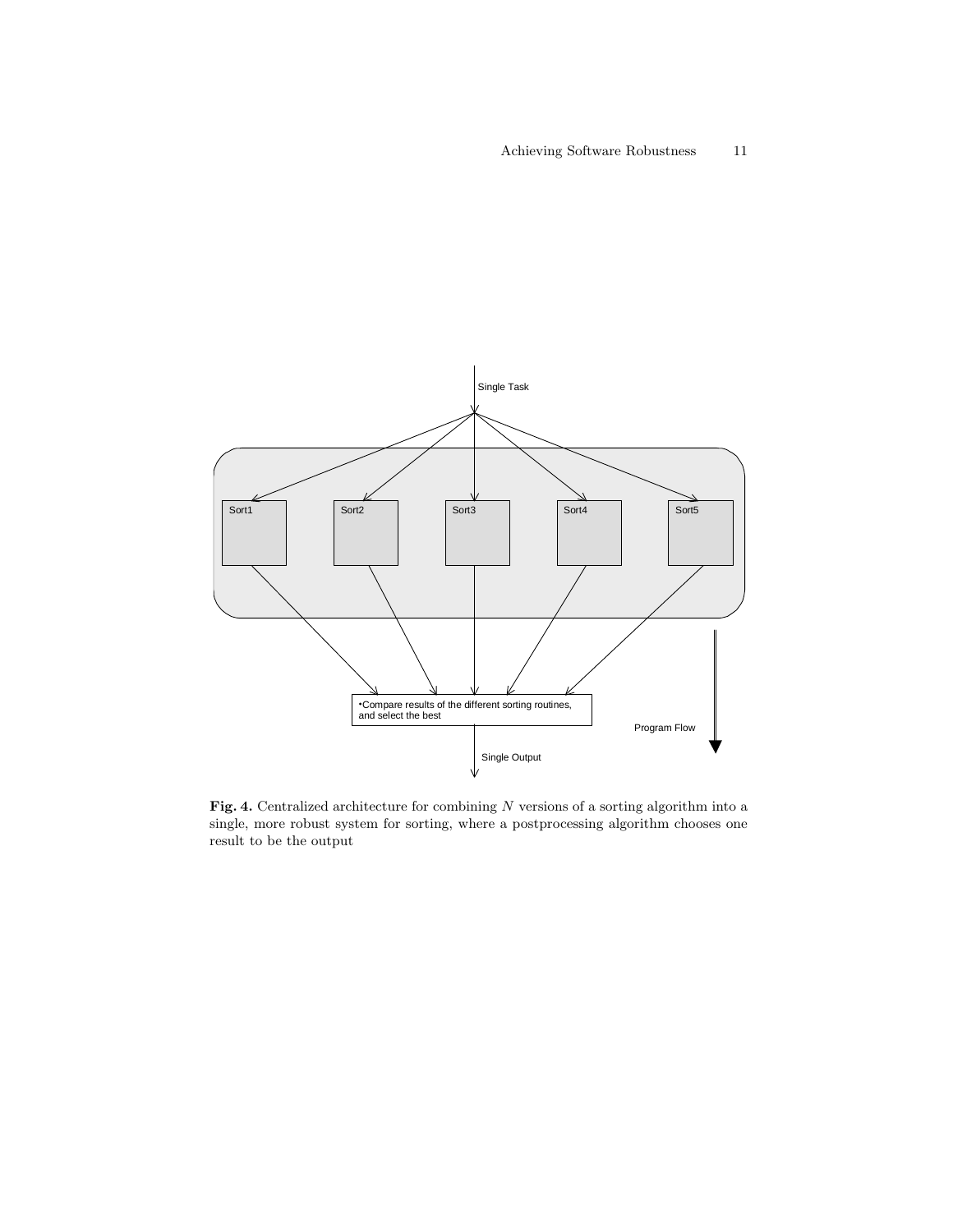- 12 Huhns et al.
- Something about its own algorithm, such as its time and space complexity, its input data structures, and its output data structures
- Something about other agents, such as their time and space complexity and reliability
- How to negotiate
- How to communicate
- How to compare results
- How to manage reputations and trust.

A transformation from the three conventional systems to an agent system would entail moving the responsibilities from a central unit, either a preprocessor or a postprocessor, to the individual agents.

An agent system transformed from a conventional system based on a preprocessor approach would have the agents themselves deciding on who would do the task placed before them. Since an agent knows about itself, it could bid for the task. This would create an auction environment to determine task assignment. This is an acceptable approach in a system with many competing agents, but the value of robustness based on reinforced redundant involvement is not instantiated in an auction environment.

An auction environment entails interaction among agents without any direct affect to the agents' abilities. Interaction without affecting another individual's problem solving capability can be best stated by Lorge and Solomon's "Model A" statement:

$$
P = 1 - (1 - p)^r \tag{1}
$$

The probability, P, of a group of individuals (agents) solving a problem is the probability that the the group size  $r$  contained at least one individual solver, given the probability,  $p$ , of a correct solution by an individual [21].

The idea here is that a group of agents can outperform an individual on a consistent basis [7]. Therefore the group, not competing individuals, should perform a task. The problem statement here is that a single task or set of task treated as a single unit is to be done by agents working redundantly in a group. A bidding system with a given set of mitigating circumstances will select the same agent under the same circumstances similar to the conventional system mentioned above.

An agent system transformed from a conventional system based on a centralized postprocessor would entail that each of the agents attempt the task and some type of voting mechanism (either with a voting factor or not) would be set up among the agents. A vote could be based on reputation only (more later) or on a majority rule vote based on the comparison of results. The communication overhead would/could be tremendous.

A key concept of groups is that a group can sometimes be wrong. A functional group basis will be more productive on average than the most productive member. Shapley and Grofman give the following example of five weather forecasters predicting whether it will rain or not on a given day. The decision is "yes, it will rain" or "no, it will not rain." The forecasters are given weights in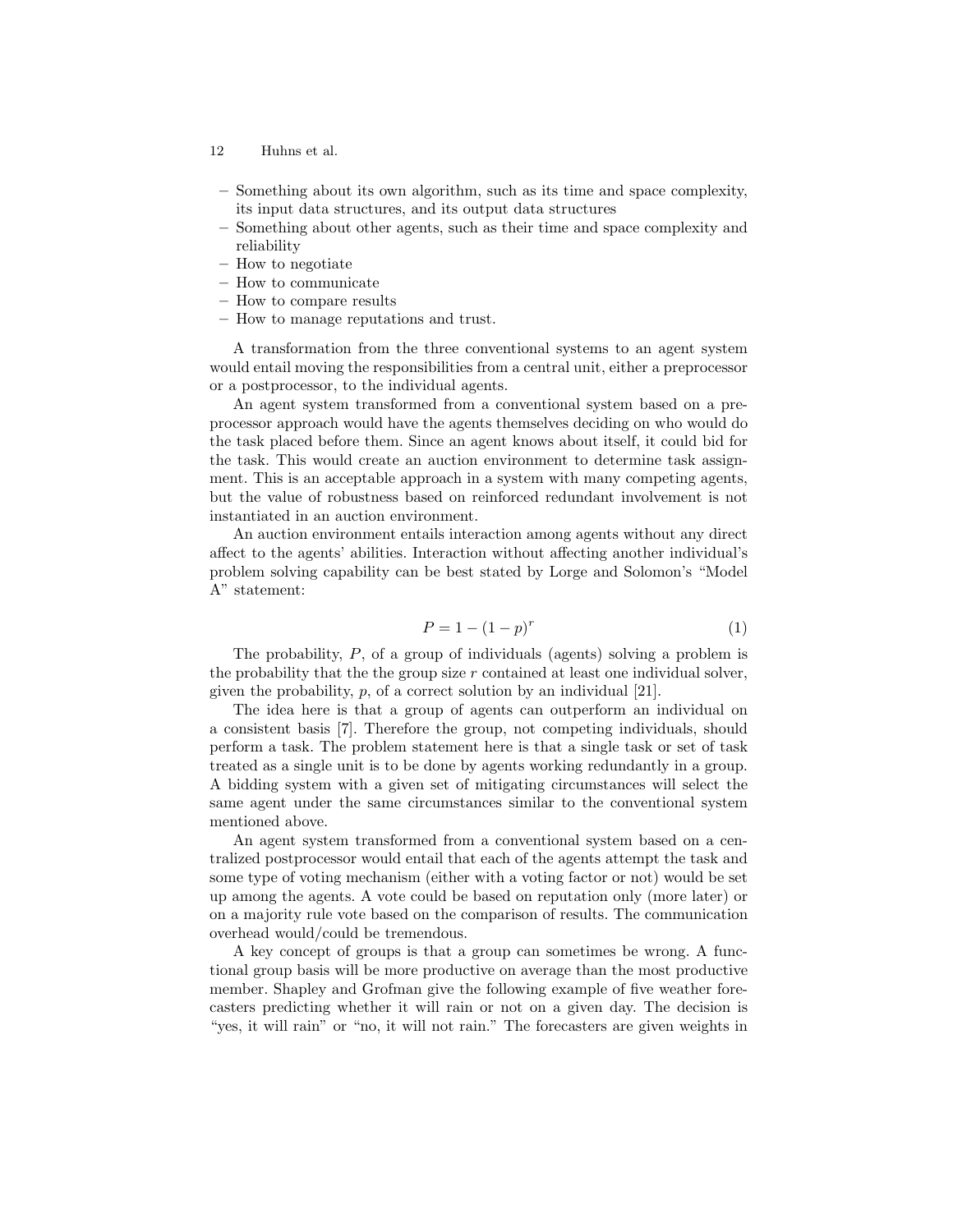proportion to  $log(p_i/(1-p_i))$ , where  $p_i$  is the probability of forecaster i making a correct decision. In their example, the forecasters are given the following weights: 0.9, 0.9, 0.6, 0.6, and 0.6. Assigning weights and determining a group decision by weighted voting generates a group probability of 0.927. This is higher than that of any one individual and also of unweighted voting, which has a group probability of 0.877 [28].

The notion of group is determined by the amount of communication among the group members [6]. Infrequent communication between individuals does not characterize the functioning of a group. These are casual relationships and do not hold to the group conscience. A group has a separate identity from each of its members, although the members do not cease to be individuals while in a group, because group members still have a personal responsibility to themselves, their own reputation, and their own desires.

A group is thought of as more than two members. One is an individual. Two is not considered a group since unless there is a consensus between the two; no group decision is possible without other influences, such as reputation of one member versus the other. But this is not a fair method, for whether right or wrong, the member with the better reputation will always see their reputation increase just because their choice was chosen. Outside influences need to mediate between groups that contain only two members.

There is an extreme number a group should hold, although this is not an exact number and should be applied to the different circumstances. A group generally stops being a group at about 10 to 15 members, after that the classification can be noted as an assembly (where members do more waiting around than not) or a mob (where members are out of control) [20].

The comparison of results can be done in several ways. The results can all be compared and a majority of exact outcomes would determine the results that are selected, where each of the agents have an equal chance at having their results selected. (For example, assume that there are four different results: A, B, C, and D. Five agents have result A, while two agents each have results B, C, and D. Therefore, result A is passed on as the accepted result.) This method is fine when there is a clear-cut winner, as above, but in the following case this methodology becomes cloudy. (For the scenario in the above example, assume three agents have result A and three agents have result B, while two agents have result C and D, respectively. A and B have the same number of votes, so an additional procedure must be used to choose between them.) A mitigating factor could be attributed to each agent based on information that the agent knows about itself, such as whether it completed the task or not, its time and space requirements, and the total number of runtime errors it has produced in the past.

A weighted value of importance could be calculated based on a agent's past performance, therefore a agent's chances of being selected is also based on past experiences.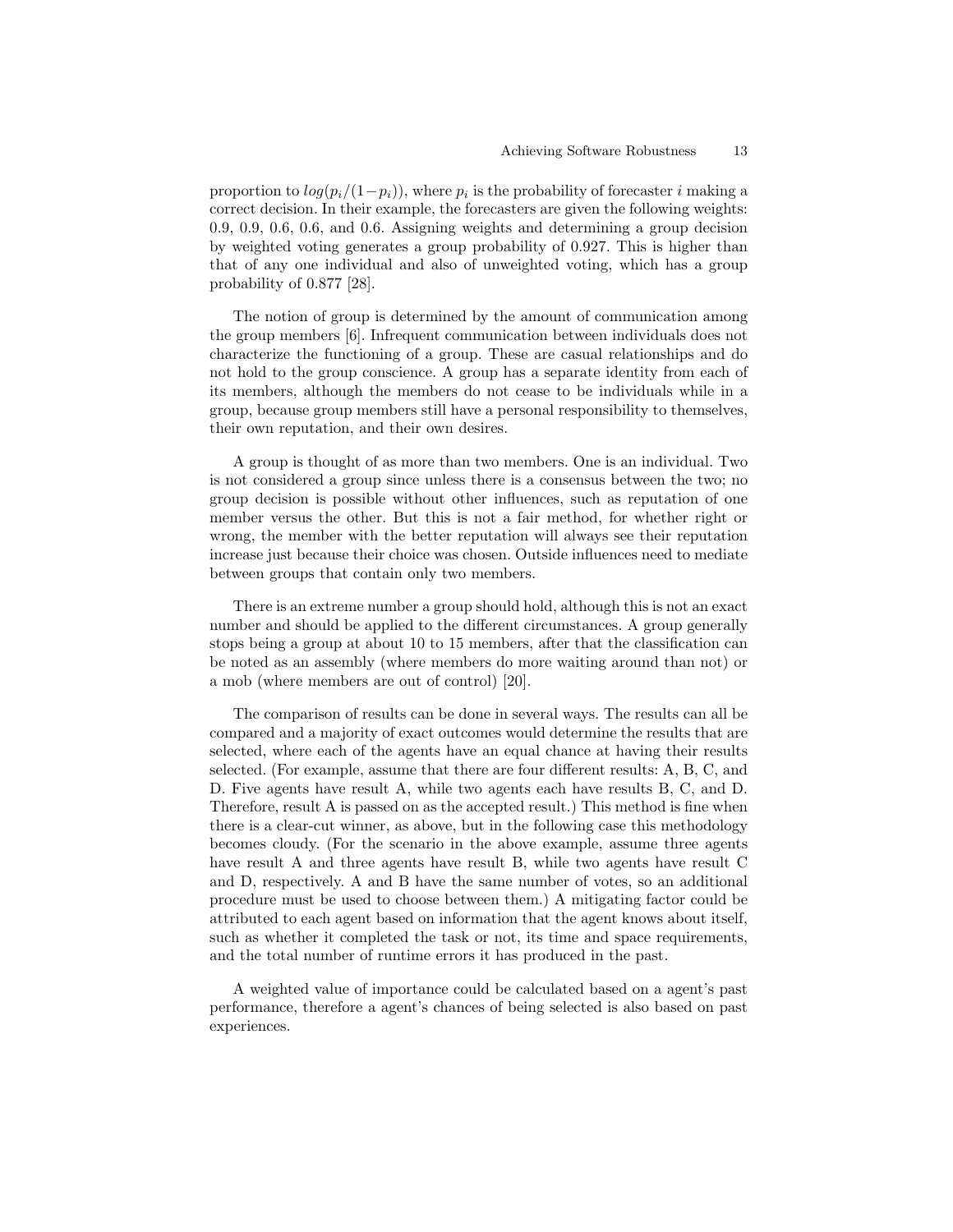## 4 Initial Experiments

We collected a number of sorting algorithms, each of them written by different people and therefore having different characteristics (such as input data type, output data type, and time and space complexity). For our experiments, we converted each algorithm into a sorting agent.

Each sorting agent is composed of a sorting algorithm and a wrapper for that algorithm. The wrapper knows nothing about the inner workings of the algorithm with which it is associated. It has knowledge only about the characteristics of its algorithm, such as the data type(s) it can sort, the data type it produces, its time complexity, and its space complexity. The sorting algorithms were written in Java and the wrappers in JADE [13].

The system sends data to be sorted to all the sorting agents. Their responsibility (as a group) is the sorting of the data, and they should be able to do this better than any one of them alone. Upon receiving data to be sorted, each agent determines whether or not it can sort it successfully (based on the type of the data and its own knowledge of what types it can sort) and if the agent can, it broadcasts an INFORM message to every other agent specifying its intention, along with a measure of performance for its algorithm (based on time and space complexity).

The decision of which agent (i.e., algorithm) to choose (among those that are capable of sorting the input data) is made in a distributed manner: upon receiving the INFORM messages from other agents, each agent compares its own performance measure against those received in the messages. If the agent has the best performance measure, it will run its algorithm and send the results back to the system. If it does not have the best performance measure, it will do nothing. Figure 5 depicts the AUML diagram of the protocol used. The system can be considered as the Initiator agent. Also, once they receive the data to be sorted from the system, the agents will wait for INFORM messages for only a limited amount of time; this avoids waiting infinitely long for messages from agents that either have problems sending a message or are not able to sort the data.

As can be seen, the current implementation of the wrappers is a front-ended approach. Agents themselves decide on who will do the task placed before them. Even with the simplicity of the current implementation, results showing improvement in robustness due to redundancy were obtained.

Table 1 summarizes the algorithms collected and information about them. The Additional Restrictions column shows restrictions not used by the default Wrapper to determine whether the agent can sort the data. Nevertheless, it is possible to cope with these cases by providing an implementation of a WrapperRestrictions interface, which only has one method that takes as input the data to be sorted and returns a Boolean value indicating whether the sorting algorithm can sort the data. This provides a way of customizing the wrapper for algorithms that need additional considerations for the whole system to perform better.

Finally, Table 2 provides a summary of the initial tests performed with the system.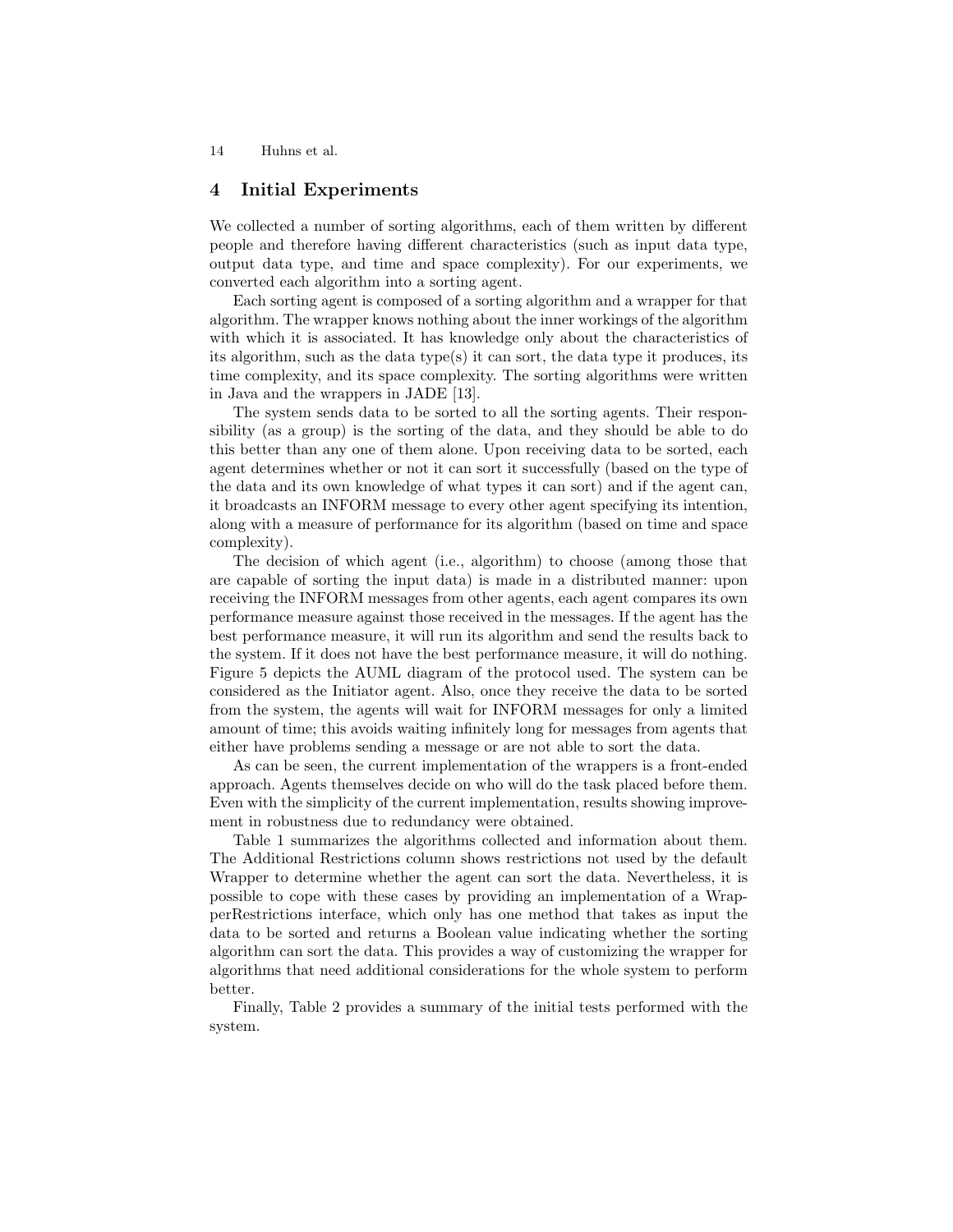

Fig. 5. AUML diagram of the agents' interactions

| Algorithm     | Characteristics/Restrictions | <b>Additional Restrictions</b> |
|---------------|------------------------------|--------------------------------|
|               | Used by Default Wrapper      |                                |
| C.A.R Hoare's | Input data type:             | None                           |
| Quick Sort    | int array                    |                                |
|               | (positive and negative)      |                                |
|               | numbers accepted)            |                                |
| HeapSort      | Input data type:             | None                           |
|               | int array                    |                                |
|               | (positive and negative)      |                                |
|               | numbers accepted)            |                                |
| QuickSort     | Input data type:             | None                           |
|               | Byte array                   |                                |
|               | Short array                  |                                |
|               | Integer array                |                                |
|               | Long array                   |                                |
|               | Float array                  |                                |
|               | Double array                 |                                |
|               | String array                 |                                |
|               | Char array                   |                                |
| RadixSort     | Input data type:             | Only 10 inputs accepted        |
|               | int array                    |                                |

Table 1. Input data type and additional restrictions for the sorting algorithms available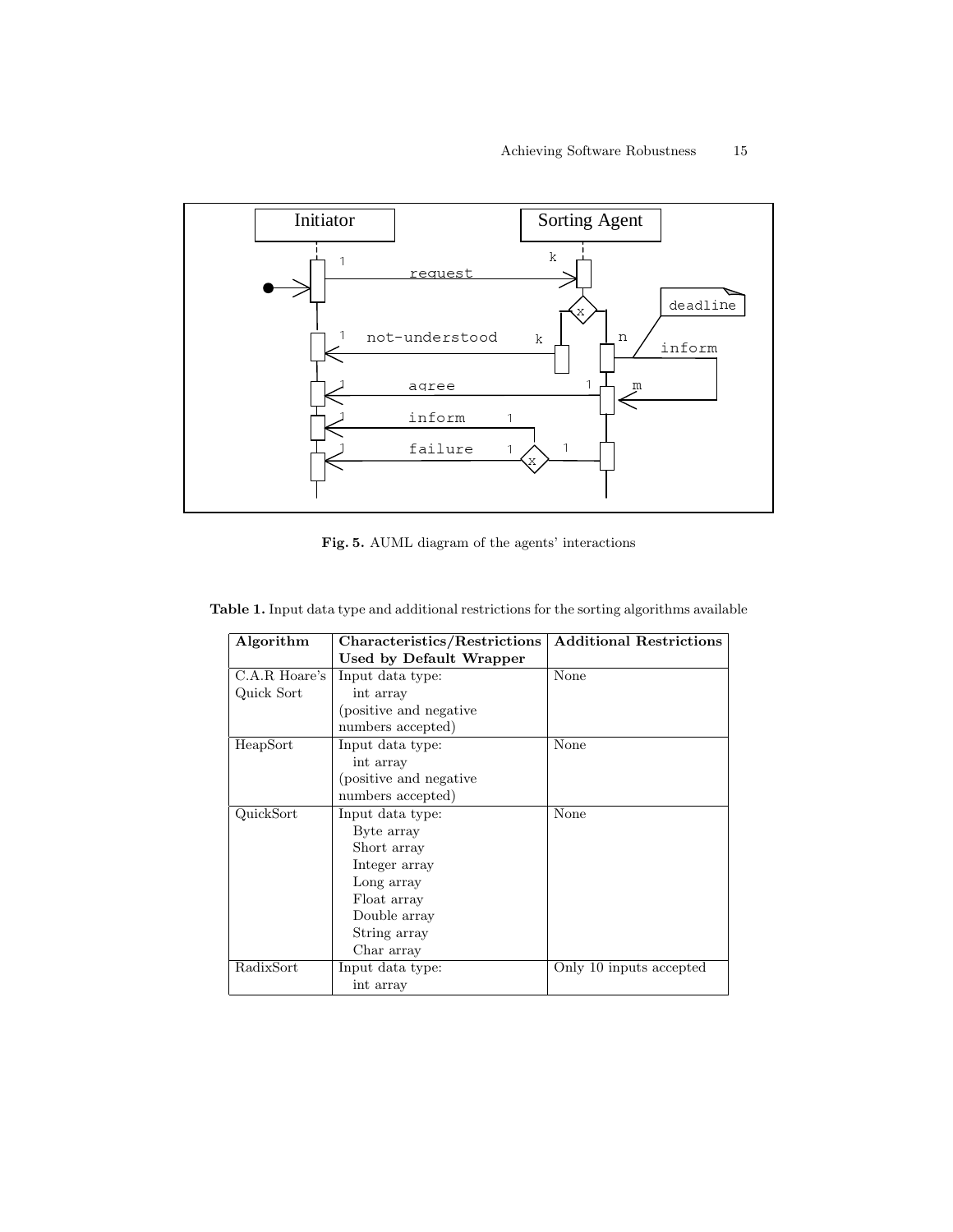| Data Input                                      | Algorithm Selected   Data Output |                   | Comments             |
|-------------------------------------------------|----------------------------------|-------------------|----------------------|
| 12, 45, 3, 2, 56 $\boxed{\text{C.A.R Hoare's}}$ |                                  | 2, 3, 12, 45, 56  |                      |
|                                                 | Quick Sort                       |                   |                      |
| ann, john, sue,                                 | QuickSort                        | ann, john, marie, | Only this algorithm  |
| marie                                           |                                  | sue               | could handle strings |
| 9, 8, 7, 4, 3, 2,                               | RadixSort                        | 2, 3, 4, 4, 5, 7, | Best performance     |
| 12, 4, 5, 10                                    |                                  | 8, 9, 10, 12      | but only worked      |
|                                                 |                                  |                   | for 10 inputs        |
| 3.54, 90, 23.4,                                 | QuickSort                        | 3.54, 3.55, 23.4, | Only this algorithm  |
| 3.55, 60, 60.1                                  |                                  | 60, 60.1, 90      | could handle reals   |

Table 2. Initial results for wrapping sorting algorithms with agents

## 5 Group Decision Making

The system sends data to be sorted to the agent group (where all the sorting agents reside). For simplicity, we assume that no matter what kind of data is sent, there is at least one agent that can sort the data. Each agent receives the data and determines whether it can or cannot sort the data based on the data's type and its own knowledge of what kind of data it can sort. The agent will broadcast a 'yes' or 'no' on this subject. This first step will then determine the subgroup size. Because at least one agent can sort the data, the group size will range from 1 to  $N$ , where  $N$  is the total number of sorting agents in the group.

A group size of 1 is the trivial case. The agent who votes yes and 'hears' only negatives about sorting the input data will be the only one considered. This result is then passed on through the system and program flow proceeds as normal.

A group of size 2 to  $N$  is more complicated. When there is more than one positive concerning the ability to sort a data input, then a decision strategy must be put to use to determine which output to accept.

A voting strategy will be considered for this experiment. There are three basic voting incentives: the data, reputation, or mitigating factors. If the strategy involves the data, then direct comparisons need to be made about the data. An agent could compare another agent's result, which was positive, with its own. An array could be used to tabulate the results for each agent based on whether there is an exact match with itself or not.

For example, assuming only sortAgents 1, 2, 4, and 6 are capable of sorting the data, the array for sortAgent1 could be as follows:

$$
compare = Array(sortAgent2 => yes, sortAgent4 => no, sortAgent6 => yes)
$$
\n(2)

Counting itself, sortAgent1 would receive three positives and one negative.

Comparisons could also be normalized according to the amount of similarity between different agent's results. Comparison could have a direct relationship between exact locations, a relationship between substrings, and/or a relationship between the number of location matches or exact substrings as in Figure 6.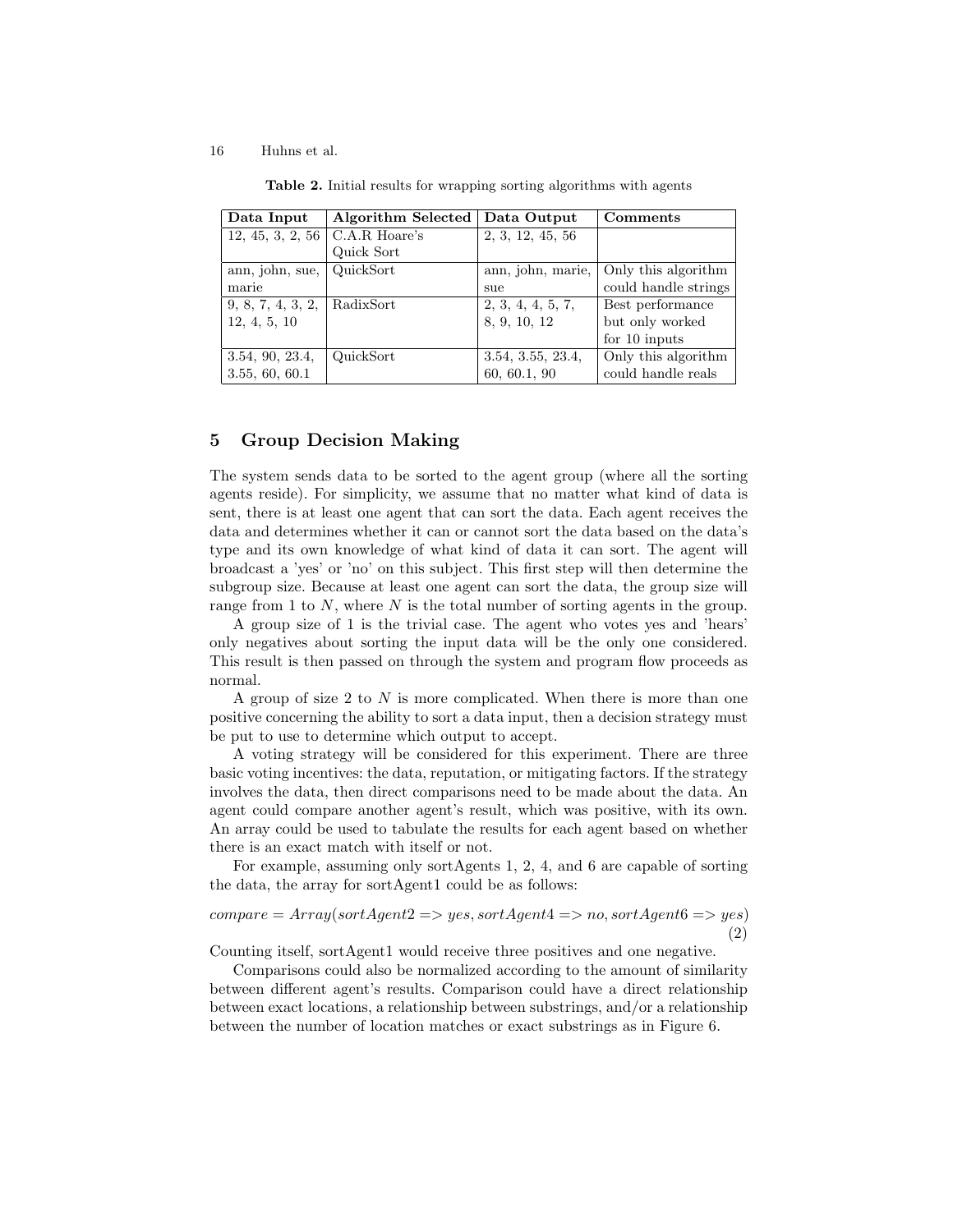

Fig. 6. Partial comparison of different results could be based on exact location mappings (such as locations 1, 2, 3, 5, 6, 7, 9, 10), substring matching (such as 1-2-3, 5-6-7, and 9-10), and/or number of location matches or number of substring matches (eight and three, respectively.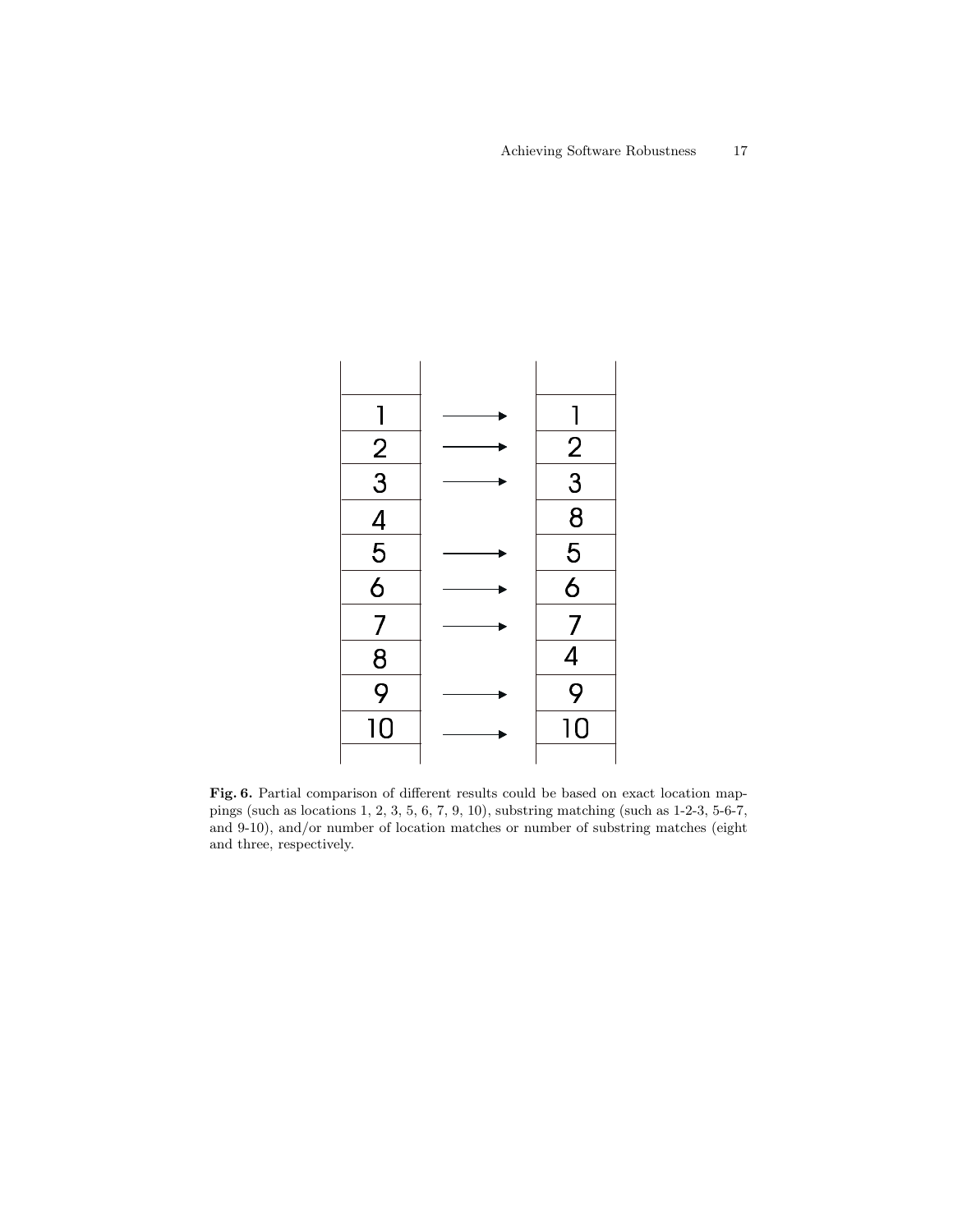CPU usage could be reduced if the result (yes or no) of a comparison is calculated only once, instead of by both agents. Logic could also aid in the reduction of CPU usage. If an agent A agrees with an agent B exactly, and agent A also agrees with agent C exactly, then agent B and agent C also agree. The sortAgent with the highest percentage of positives is selected. A tie can have two possibilities: (1) when the agents in the tie are a perfect match, then it does not matter which is chosen, or (2) when the agents are not a perfect match, then deciding is a problem.

If the strategy involves reputation, then a single sortAgent's vote is just its reputation factor; the result would be determined based on this factor alone. A tie here is a problem. Note that a reputation can be computed by many different means: e.g., neural nets, Bayesian networks, expert systems, or a simple normality based on successes. Reputation requires feedback for the system, either internally among the agents or externally from a user.

Mitigating factors, such as what the agent knows about itself, can affect a sortAgent's vote. Completion of the task has to be taken into consideration. Time and space constraints and runtime errors encountered during execution could be sorted in relative order of importance. A high number of runtime errors could affect a vote; a long delay or large space requirements could also affect a vote. A formula based on its time and space constraints and any runtime errors could be formed and used. A tie could be broken by hierarchically organizing each mitigating factor as above.

Combinations of these three basic voting incentives could be used. First, a formula based on mitigating factors would be used (since the presence of runtime errors is a very important fact); second, the data comparison would be made; and finally, a normalized reputation factor based on past successes in a group would be used. For example:

```
decisionVote = a * Completed? +
    b * number of runtime errors +
    c * time used +
    d * space used +
    e * exact comparisons +
    f * reputation (if there is one)
```
Variables a, b, c, d are mitigating factors, variable e is a data factor, and variable f is a reputation variable. The "best" algorithm is determined by

$$
PerformanceXFlexibilityXReliability \qquad (3)
$$

where *Performance* is a function of time and space complexity, *Flexibility* is a function of how broad a range of input and output data structures the algorithm can handle, and Reliability is a measure of how well the algorithm can avoid runtime errors and exceptions.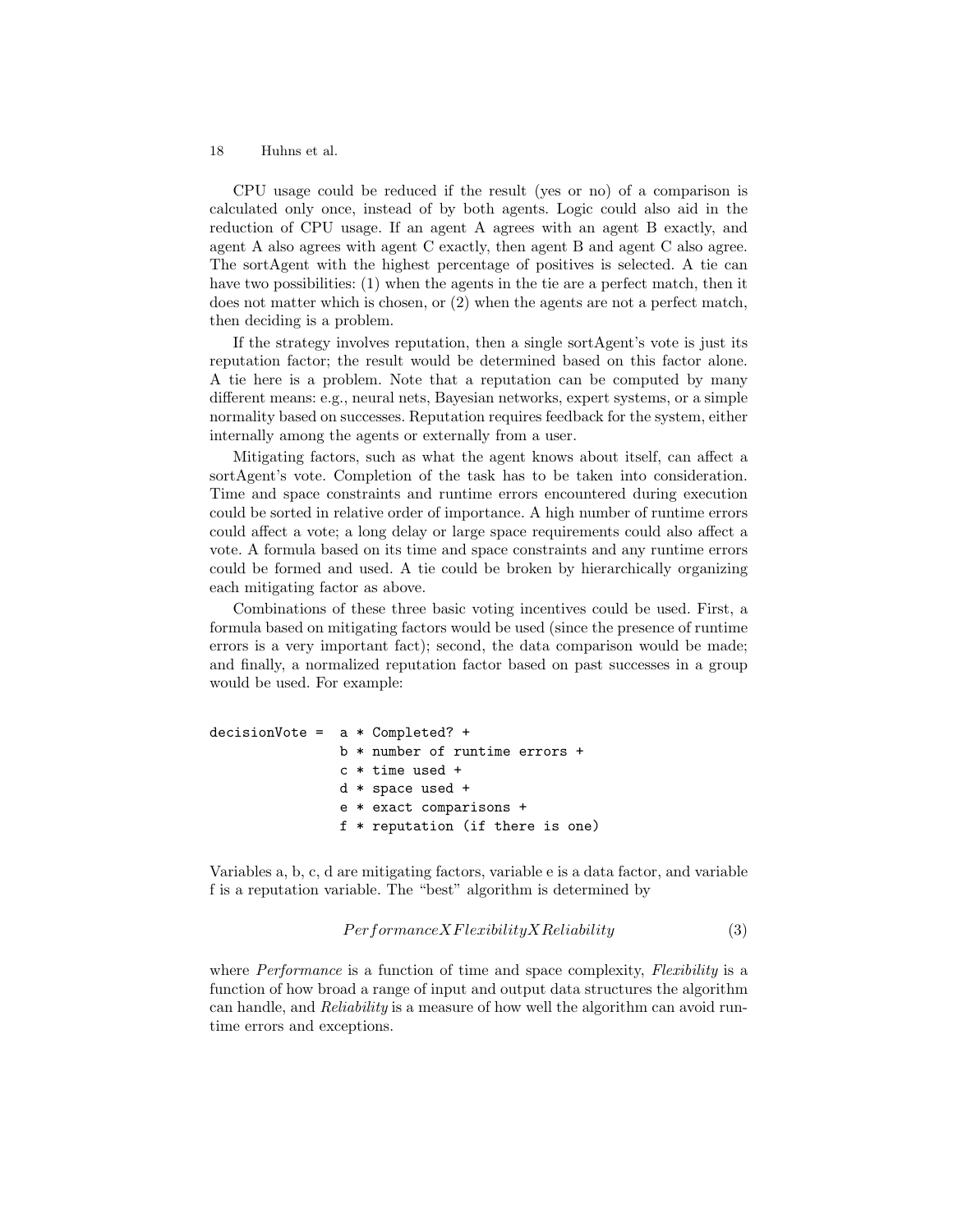# 6 Conclusion: Challenges and Implications for Developers

Producing robust software has never been easy, and the approach recommended here would have major effects on the way that developers construct software systems:

- It is difficult enough to write one algorithm to solve a problem, let alone  $n$ algorithms. However, algorithms, in the form of agents, are easier to reuse than when coded conventionally and easier to add to an existing system, because agents are designed to interact with an arbitrary number of other agents.
- Agent organizational specifications need to be developed to take full advantage of redundancy.
- Agents will need to understand how to detect and correct inconsistencies in each other's behavior, without a fixed leader or centralized controller.
- There are problems when the agents either represent or use nonrenewable resources, such as CPU cycles, power, and bandwidth, because they will use it n times as fast.
- Although error-free code will always be important, developers will spend more time on algorithm development and less on debugging, because different algorithms will likely have errors in different places and can cover for each other.
- In some organizations, software development is competitive in that several people might write an algorithm to yield a given functionality, and the "best" algorithm will be selected. Under the approach suggested here, all algorithms would be selected.

Ultimately, the production of robust software will require that we understand the relationship between

- the social world as represented by humans and their physical environment, and
- the social world as represented by agents and other automated systems.

# References

- 1. Beugnard, Antoine, Jean-Marc Jezequel, Noel Plouzeau, and Damien Watkins: "Making Components Contract Aware," IEEE Computer, Vol. 32, No. 7, July 1999, pp. 38–45.
- 2. Booch, Grady, James Rumbaugh, and Ivar Jacobson: The Unified Modeling Language User Guide. Addison-Wesley, Reading, MA, 1999.
- 3. Coelho, Helder, Luis Antunes, and Luis Moniz: "On Agent Design Rationale." In Proceedings of the XI Simposio Brasileiro de Inteligencia Artificial (SBIA), Fortaleza (Brasil), October 17–21, 1994, pp. 43–58.
- 4. Cox, Brad J.: Planning the Software Industrial Revolution. IEEE Software, (Nov. 1990) 25–33.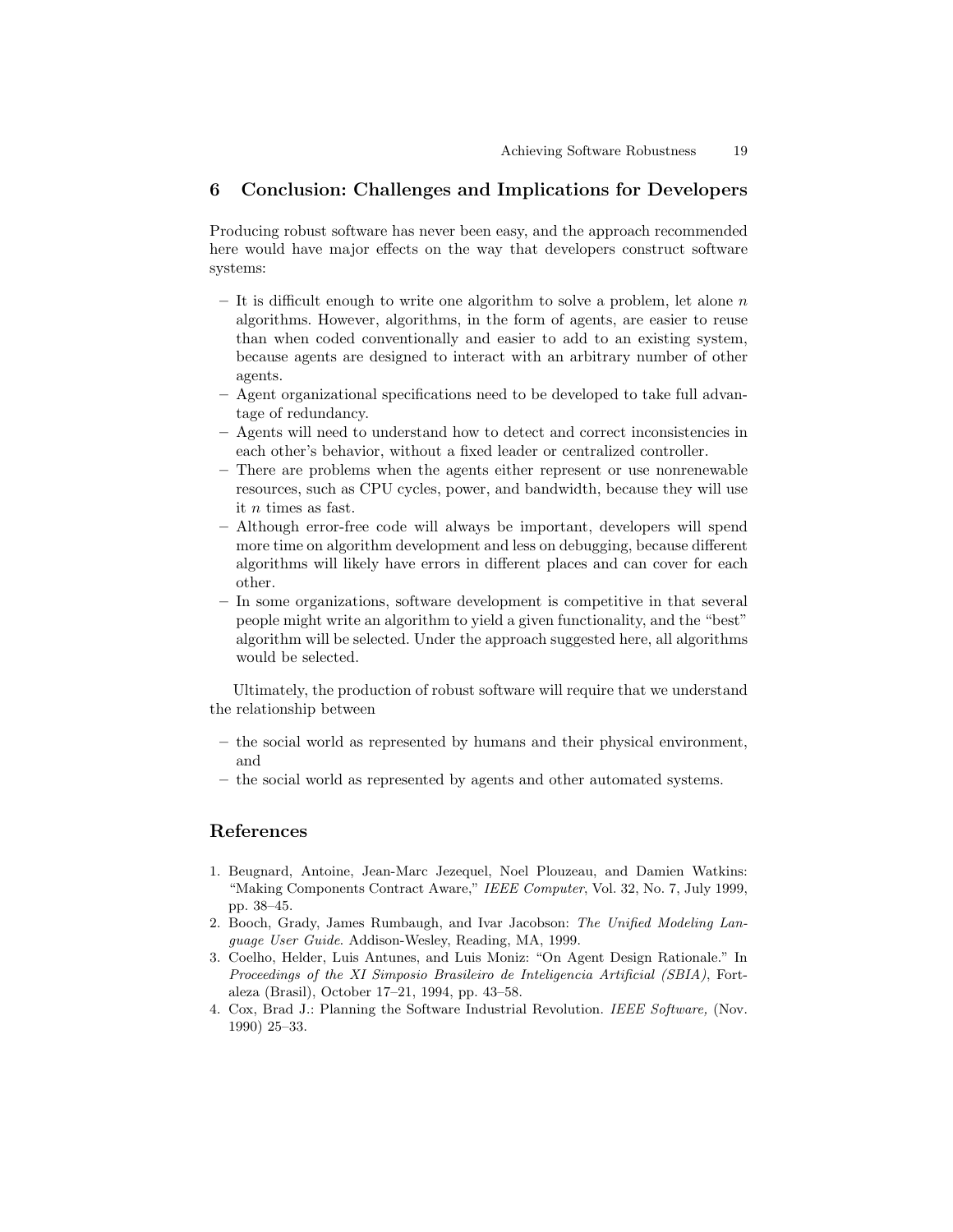- 20 Huhns et al.
- 5. DeLoach, S.: "Analysis and Design using MaSe and agentTool." In Proceedings of the 12th Midwest Artificial Intelligence and Cognitive Science Conference (MAICS 2001), 2001.
- 6. Dignum, Frank, Barbara Dunin-Keplicz, and Rineke Verbrugge: "Dialogue in team formation: a formal approach" In van der Hoek, W., Meyer, J. J., and Wittenveen, C., Editors, ESSLLI99 Workshop: Foundations and applications of collective agent based systems, (1999).
- 7. Hasling, John: Group Discussion and Decision Making, Thomas Y. Crowell Company, Inc. (1975).
- 8. Holderfield, Vance T. and Michael N. Huhns: "A Foundational Analysis of Software Robustness Using Redundant Agent Collaboration." In Proceedings International Workshop on Agent Technology and Software Engineering, Erfurt, Germany, October 2002.
- 9. Huhns, Michael N. and Vance T. Holderfield: "Robust Software," IEEE Internet Computing, vol. 6, no. 2, March-April 2002, pp. 80–82.
- 10. Huhns, Michael N.: "Interaction-Oriented Programming." In Agent-Oriented Software Engineering, Paulo Ciancarini and Michael Wooldridge, editors, Springer Verlag, Lecture Notes in AI, Volume 1957, Berlin, pp. 29-44 (2001).
- 11. Iglesias, C. A., M. Garijo, J. C. Gonzales, and R. Velasco: "Analysis and Design of Multi-Agent Systems using MAS-CommonKADS." In Proceedings of the AAAI'97 Workshop on agent Theories, Architectures and Languages, Providence, USA, 1997.
- 12. C. Iglesias, M. Garijo, and J. Gonzalez: "A survey of agent-oriented methodologies." In J. Muller, M. P. Singh, and A. S. Rao, editors, Proceedings of the 5th International Workshop on Intelligent Agents V: Agent Theories, Architectures, and Languages (ATAL-98). Springer-Verlag: Heidelberg, Germany, 1999.
- 13. JADE: Java Agent Development Environment, http://sharon.cselt.it/projects/jade.
- 14. Jennings, Nick R.: "On Agent-Based Software Engineering" Artificial Intelligence, 117 (2) 277–296 (2000).
- 15. Juan, T., A. Pearce, and L. Sterling: "Extending the Gaia Methodology for Complex Open Systems." In Proceedings of the 2002 Autonomous Agents and Multi-Agent Systems, Bologna, Italy, July 2002.
- 16. David Kalinsky: "Design Patterns for High Availability." Embedded Systems Programming (August 2002) 24–33.
- 17. Kinny, David and Michael Georgeff: "Modelling and Design of Multi-Agent Systems," in J.P. Muller, M.J. Wooldridge, and N.R. Jennings, eds., Intelligent Agents III — Proceedings of the Third International Workshop on Agent Theories, Architectures, and Languages, Springer-Verlag, Berlin, 1997, pp. 1–20.
- 18. Kinny, D., M. Georgeff, and A. Rao: "A Methodology and Modeling technique for systems of BDI agents." In Proceedings of the 7th European workshop on modeling autonomous agents in a multi-agent world, LNCS 1038, pp. 56–71, Springer-Verlag, Berlin Germany, 1996.
- 19. Laddaga, Robert: "Creating Robust Software through Self-Adaptation," IEEE Intelligent Systems, Vol. 14, No. 3, May/June 1999, pp. 26–29.
- 20. Light, Donald, Suzanne Keller, and Craig Calhoun: Sociology Alfred A. Knopf/New York (1989).
- 21. Lorge, I. and H. Solomon: "Two models of group behavior in the solution of Eurekatype problems." *Psychometrika* (1955).
- 22. Nwana, Hyacinth S. and Michael Wooldridge: "Software Agent Technologies." BT Technology Journal, 14(4):68-78 (1996).